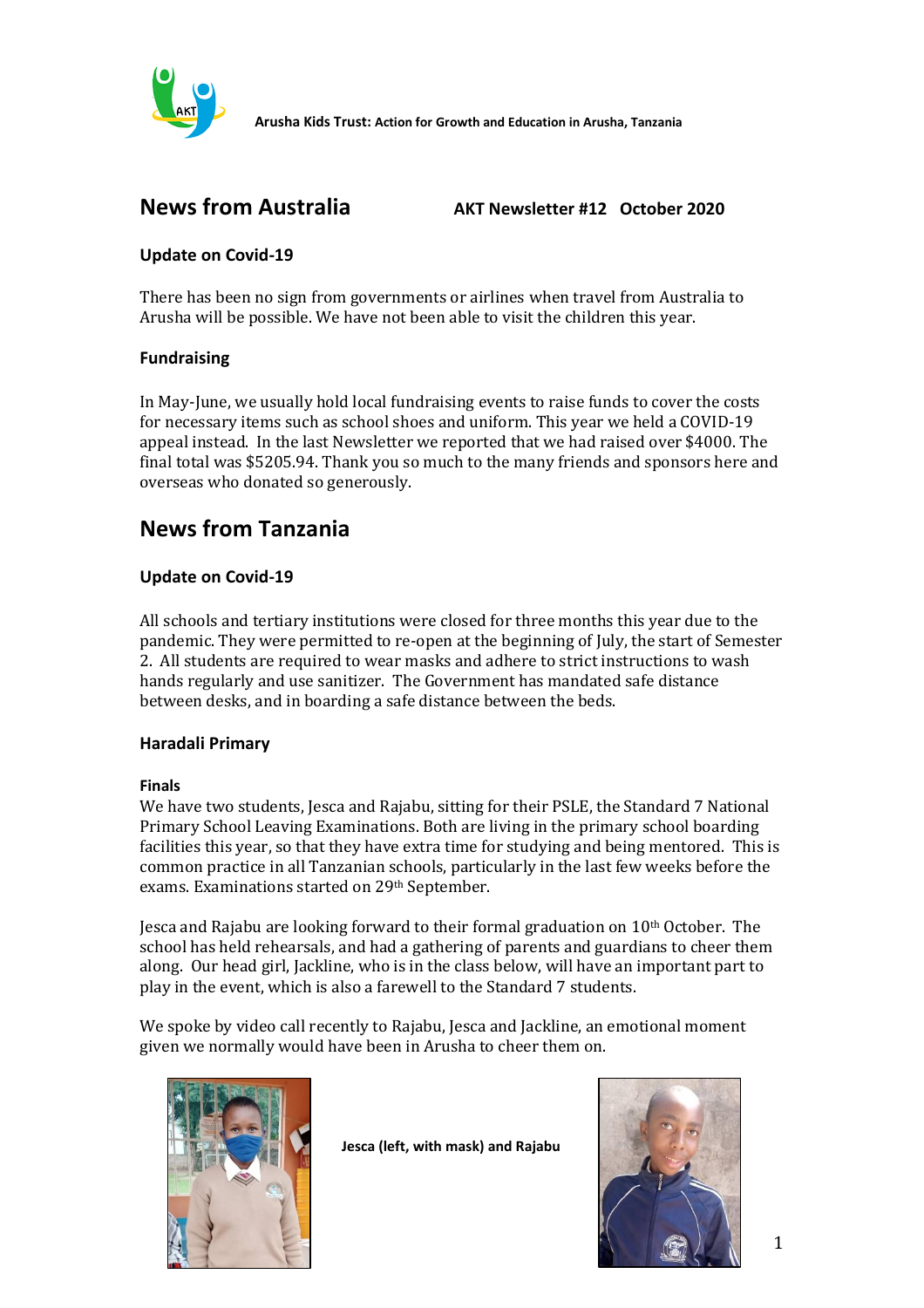### **Four of the girls we sponsor are in Standard 4**

Agness S and Swaiba, Agness F and Dorcas. They are sitting the first primary school national exams, the Standard Four National Assessment (SFNA). They are three years behind Jesca and Rajabu.



#### **Those all-important masks**



Haradali did a great job of making masks (in different sizes) and fitting each child with the correct size on their first morning back at school. Everyone was issued with several masks.



### **A tale of new blue tracksuits**

We were taken by surprise earlier in the year when Haradali Primary issued new tracksuits to our 14 sponsored students without checking that we were prepared to pay for them. This was not an expense we had budgeted for. Fortunately one of our staunchest supporters Alison stepped up and offered to pay for all of them. We were very grateful.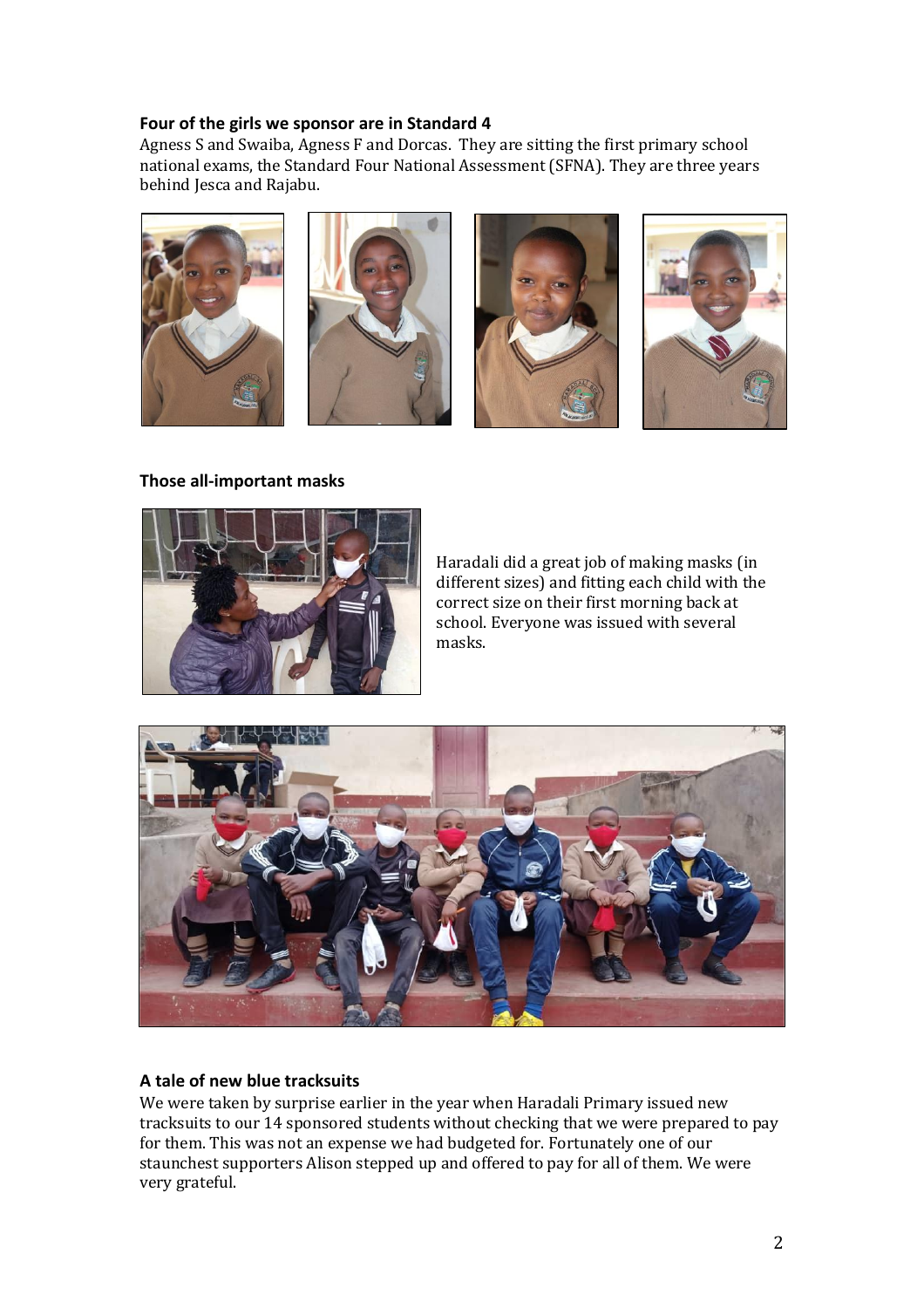### **Inter-schools football stars**

The School Sponsor Coordinator, Dominic, keeps us informed of activities at the school. Both Abdul (Standard 6) and Mukutwarine (Standard 5) are excellent footballers and are in the school football team; last game Abdul scored three goals!





**Mukutwarine (centre back) and Abdul (right)**

**Abdul in action**

#### **Blue Sky Primary School**

AKT now sponsors five SAO children to this school. We get regular reports from Elena, the school Principal. She has been extraordinarily helpful to all our students not only in her school, but at the children's home. She has provided extra food – sacks of the basics. She has helped individual children (e.g. not all had brought masks to school when it reopened; one had no socks). The students are all doing well, we believe and are happy to be at this school.

**Jafet and Nayphat** 



### **Same Primary School**

Teacher Mary, with her daughter Angel, left the SAO late last year and moved to a village called Same near the large town of Moshi, 80km from Arusha. Angel now goes to Same Primary, still sponsored by Vandra and her family in Canada.